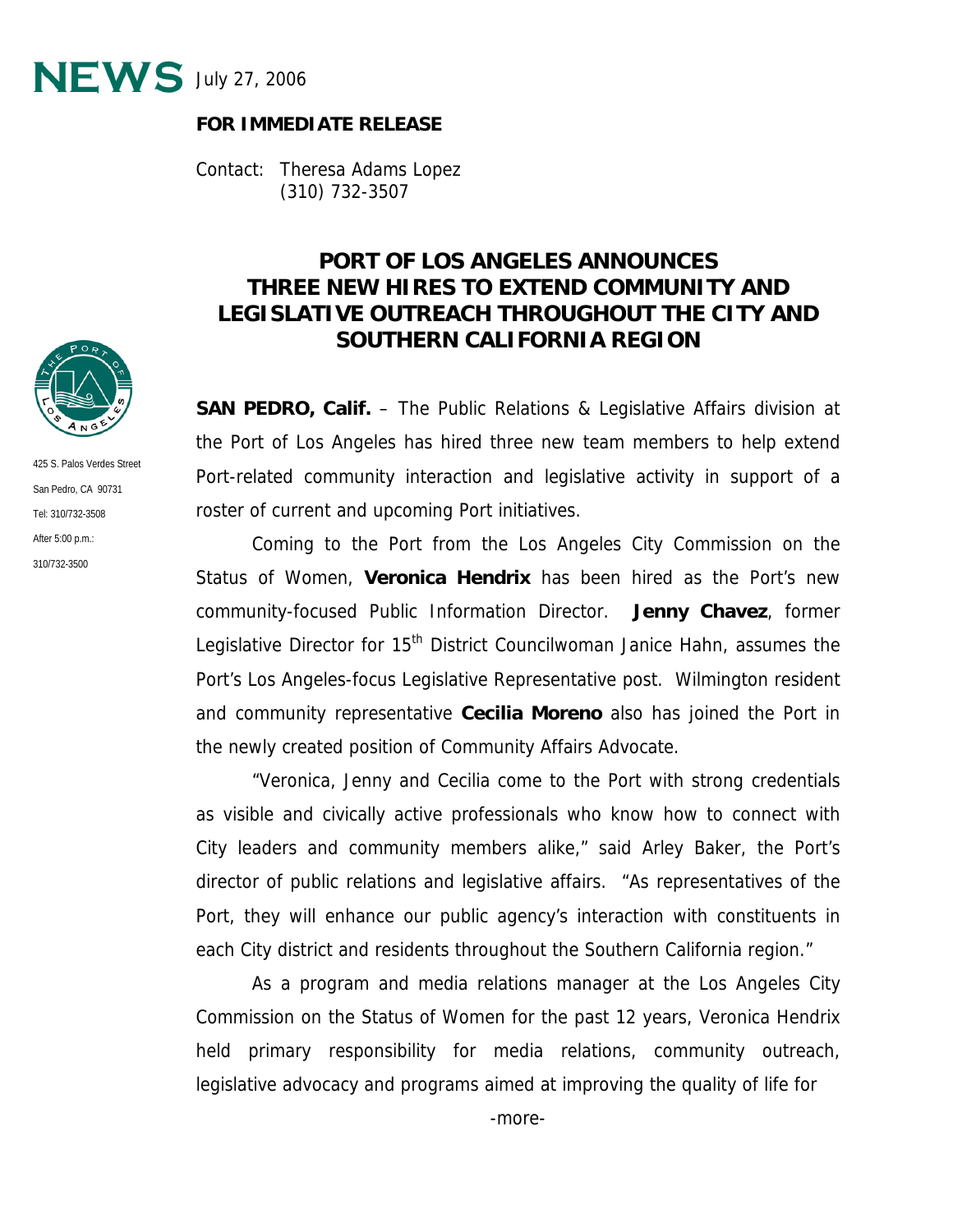## **PORT NEW HIRES**

**2-2-2** 

women and girls, such as the highly acclaimed Young Women From Adversity to Resiliency (YWAR) program. In her new role, Ms. Hendrix will manage a variety of programs and initiatives that support the Port's local community endeavors and elevate public awareness of the Port on a City-wide and regional basis. Ms. Hendrix holds an undergraduate degree in Journalism from California State University, Northridge.

 As the Port's primary Legislative Representative at City Hall, Jenny Chavez will be responsible for monitoring Port related matters that go before City Council. She also will play an integral role in implementing new programs that expose Angelenos in all 15 City Council districts to the activities and legislative-related issues surrounding the nation's largest and most critical container port. Prior to serving as Legislative Director for Councilwoman Janice Hahn, Ms. Chavez was a District Representative for State Senator Debra Bowen (Redondo Beach). Ms. Chavez has a Juris Doctor degree from Boston University School of Law and a bachelor's degree in Political Science from the University of Southern California.

 Like Ms. Hendrix and Ms. Chavez, Cecilia Moreno is also a native Angeleno. As the Port's Community Affairs Advocate, Ms. Moreno will interface extensively with community members about Port related issues and community concerns, especially with regard to environmental impacts related to Port operations and specific projects. On a regional basis, Ms. Moreno also will play an active role in promoting the Port's various "green" initiatives.

 Ms. Moreno attended California State University, Dominguez Hills, earning an undergraduate degree in Personnel Management and an MPA in Public Administration with an emphasis in Public Personnel Management. Ms. Moreno held positions as an outreach program director and counselor/case manager before joining Shell Los Angeles Refinery in 1998 as a Manager of Community Affairs. A longstanding community leader and former Honorary Mayor of Wilmington, Ms. Moreno has served on the Port Community Advisory Committee (PCAC), Wilmington Neighborhood Council, Wilmington Chamber of Commerce and a number of other civic and community organizations.

-more-